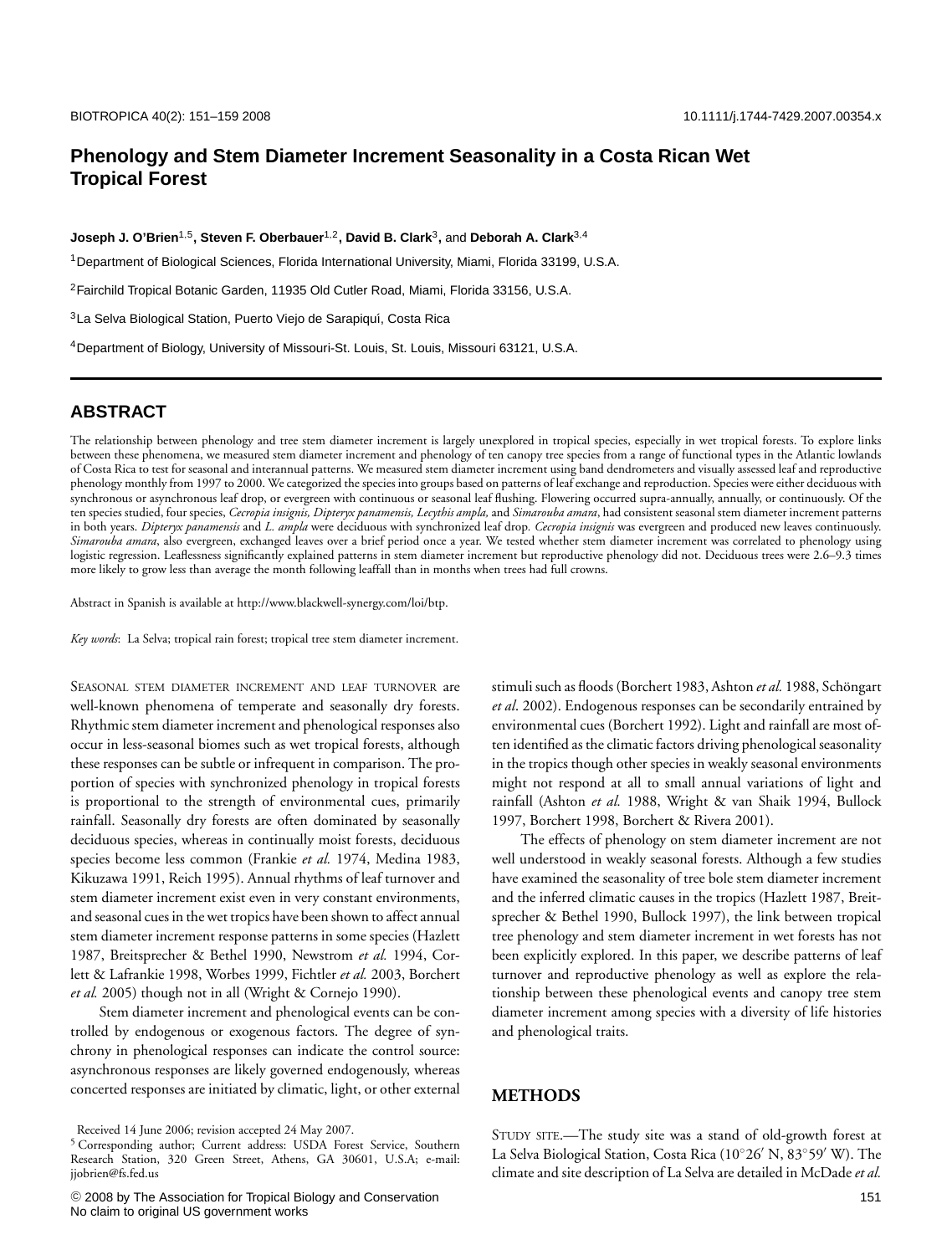(1994). Climate measurements reported here were collected at an on-site weather station maintained by the Organization for Tropical Studies. Rainfall is heavy throughout the year, with two drier periods: February through April, and during September. Average daily rainfall decreases by approximately half during the peak drier period when compared to the wettest months. Nevertheless, even in March, the driest month, the average 158 mm of rain, according to Walter (1985), indicates a moisture surplus. In comparison, on Barro Colorado Island in Panama, a tropical forest that shares many tree species with La Selva, rainfall in March, the driest month, averaged 23 mm during 1972–1989 (Leigh 1999). The lowest soil moisture recorded in the study occurred in April of 1998 and averaged  $0.50 \text{ m}^3/\text{m}^3$  which was unlikely to produce severe moisture stress.

Day length at La Selva varies slightly annually, with about 1.23 h more daylight in June than in January (Forsythe *et al.* 1995). Irradiance levels at La Selva are less affected by astronomically driven changes in day length than by declines in direct irradiance caused by seasonal differences in cloud cover (Graham *et al*. 2003). Yearly temperature variation at La Selva is also relatively small; differences in the average daily maximum and minimum temperatures of the warmest and coldest months are < 3◦C. Daily temperature variation is usually  $< 10°C$ ; in 1999, the average daily maximum air temperature was 29.7◦C, and the average daily minimum was 22◦C. Though subtle, the seasonal variation at La Selva is sufficient to provide cues for synchronized phenological events such as flowering and leaf turnover in many tree species (Frankie *et al.* 1974).

STUDY SPECIES.—The ten species we chose for this study are a diverse group of canopy and emergent trees, with a range of life-history, anatomical, and morphological traits and have had long-term annual stem increment measurements (Table S1). These species also comprise a significant portion of the biomass of the forest; *Pentaclethra macroloba* alone makes up 40 percent of the timber volume at La Selva (King 1996). Clark and Clark (1992, 1999) categorized nine of the ten species into four functional groups based on patterns of establishment and regeneration and five groups based on annual stem diameter increment across sizes classes. We randomly chose individuals from a subset of trees studied by Clark and Clark (1992) with the addition of ten randomly chosen individuals of *P. macroloba*, a forest dominant. Selected trees had to meet the following criteria: a diameter of 30–60 cm above buttress and unobstructed or emergent crowns. Trees in this size class have the highest stem diameter increment rates, with the exception of *Cecropia obtusifolia*, which had higher stem diameter increment rates in smaller size classes (Clark & Clark 1999).

STEM DIAMETER INCREMENT MEASUREMENTS.—Initially, we installed 115 steel band dendrometers (Liming 1957) on ten or more individuals of the ten study species between January and July 97. Mortality and band damage reduced the final sample size of trees with measurements spanning the full study period to seven to ten individuals (Table S1). The bands were read once a month from the time of installation until March 2000. We used a micrometer caliper to measure the distance between a fixed mark on the band and the dendrometer sleeve, and recorded the distance to the nearest 0.01 mm. For this study, we report the results from trees that grew more than 2 mm in diameter over the entire 2-yr measurement period. In May 1999, we installed a second band on three of the already banded individuals of each of the ten species to determine the time required for the bands to settle and give consistent readings. Usually, slack remaining in the bands after installation introduces measurement error that is reduced through time as stem growth removes the slack (Keeland & Sharitz 1993). We read these additional bands simultaneously with the original bands. The data from duplicate band installation indicated that stem diameter increment readings were not significantly different after 1 mo.

While a repeated measures ANOVA indicated that there was a significant within-subjects effect  $(F_{5,28} = 4.61, P = 0.003)$ , there were no differences ( $P > 0.05$ ) among any combination of withinand between-subject effects, indicating that there were no differences between the band readings. The lack of discrepancies between the early band readings apparently was due to careful tightening of the bands upon installation and a rapid increase in stem diameter that quickly removed any residual slack.

PHENOLOGY.—We assessed leaf and reproductive phenology when the bands were read. Using binoculars, we visually estimated the proportion of the crown occupied by four classes of leaves and reproductive structures: mature dark green leaves, young (red or light green) or unexpanded leaves, and flowers and fruit. Visual estimates with binoculars have been successfully used in several phenological surveys in the tropics (*e.g.*, Kimura *et al*. 2001, Laurence *et al*. 2003). Errors associated with visual cover estimates have shown that individual observations are consistent, but can be biased (Sykes *et al*. 1983). To minimize error variance due to observer, the same person made all the phenological observations. Furthermore, we established broad indices that would facilitate a rapid and more accurate classification of the crown status. For each phenological category, the observer assigned an index from 0 to 3 based on the percentage of the full crown potential occupied by each category. The observer scored a 0 for a bare crown, a 1 for 0–25 percent, 2 for 25–50 percent, and a 3 for  $> 50$  percent cover of the crown occupied by each class. We did not visually assess the phenology of *P. macroloba* due to its dense canopy. For the *Cecropia* species, the observer could not differentiate between flowers and fruit so phenology scores reflected the presence or absence of reproductive structures.

DATA ANALYSIS.—We first explored whether tree stem diameter increment had a seasonal rhythm. A plot of tree stem diameter increment with time as the x-axis shows a waveform if stem diameter increment is seasonal and synchronized. Analyzing the stem diameter increment as a wave allowed the identification of the period as well as the season of maximum and minimum stem diameter increment. We used Fourier analysis to objectively test for periodicity in stem diameter increment. To correct for differences in the day of the month sampled, we linearly interpolated adjacent sampling values to the diameter on the 19th of each month as the dependent variable. We chose the 19th to maximize the time period with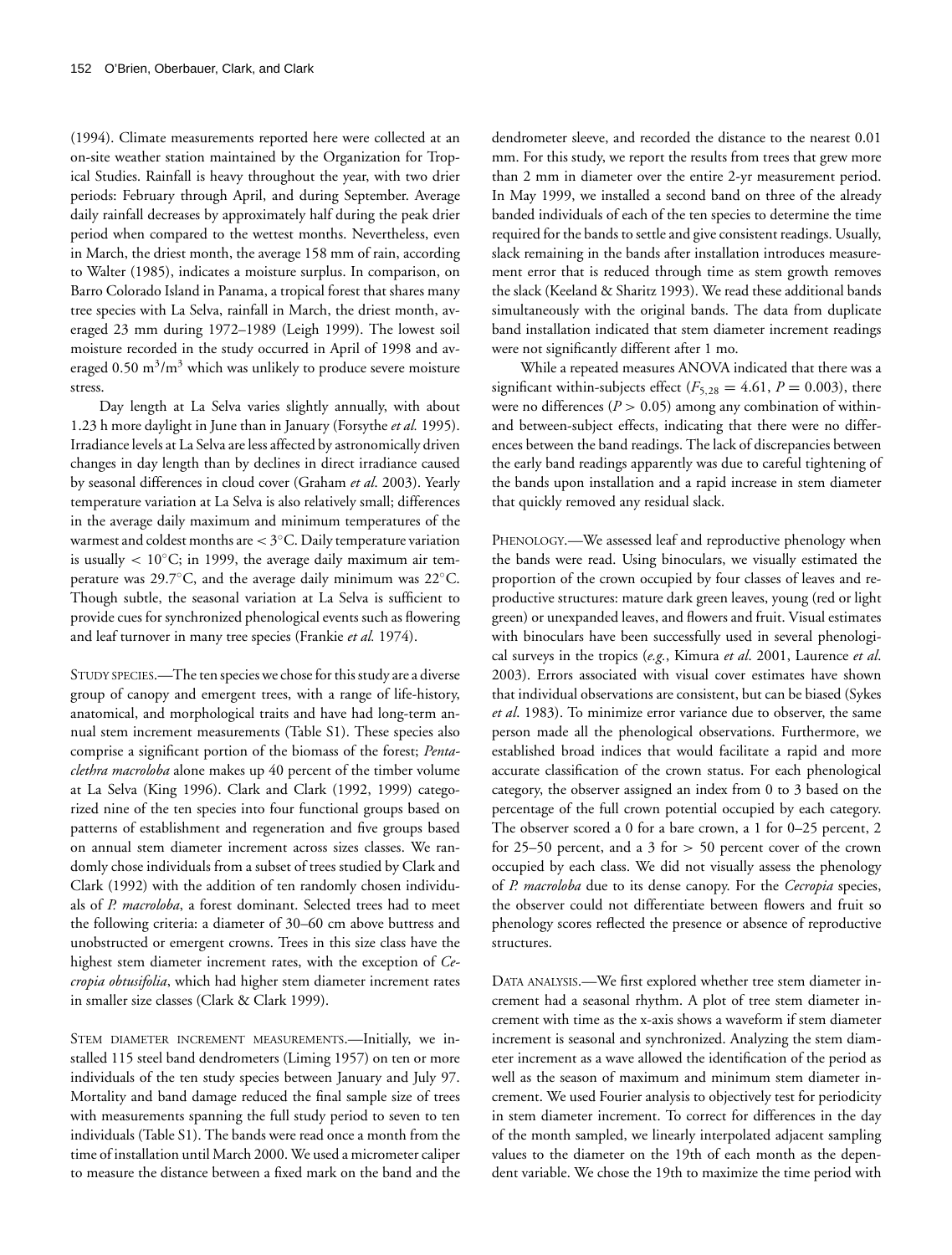continuous records. Stem diameter increment rates can vary considerably among individuals based on local conditions. Since this variance could mask seasonal rhythms, we used standard increment scores for the Fourier analysis. These were calculated by subtracting the mean increment from each observation and divided this value by the increment standard deviation. This was done on a tree by tree basis, and then averaged by species. This also had the added benefit of removing the autocorrelated trend in cumulative stem diameter increment among sequential observations that could also mask seasonal rhythms. We tested the relationship between phenology and stem diameter increment using logistic regression. The independent variable was crown phenological index and the dependent was a score of whether the current month's stem diameter increment was greater or less than the previous month's stem diameter increment.

#### **RESULTS**

PATTERNS OF PHENOLOGY.—The ten species fell into two main leaf phenological categories: those with evergreen or deciduous crowns. Two subcategories were further differentiated by timing of leaf turnover occurred within each main category (Table 1). We also categorized the species into three reproductive groups (Table 1). The four deciduous species were leafless at least once a year: *Balizia elegans*, *Dipteryx panamensis*, *Hymenolobium mesoamericanum*, and *Lecythis ampla* (Table 1). Individuals of these species were generally leafless for a month or less and species differed in leaf shedding synchrony: *D. panamensis* and *L. ampla* individuals tended to drop leaves in concert (Pearson  $\chi^2 = 22.2$ ,  $P = 0.023$ ;  $\chi^2 = 42.7$ ,  $P <$ 0.0001, respectively), whereas individuals of *B. elegans* and *H. mesoamericanum* dropped leaves independently of each other (Pearson  $\chi^2 = 12.6$ ,  $P = 0.32$ ;  $\chi^2 = 16.4$ ,  $P = 0.13$ , respectively) (Fig. S1). Only *H. mesoamericanum* trees shed all their leaves more than once a year and an individual tree could be leafless at almost any time of year. *Dipteryx panamensis* and *L. ampla* trees lost leaves during the driest months from February to May. Most, but not all, of *B. elegans* trees flushed new leaves from June to September. The degree of synchrony in leaf shedding of *B. elegans* was intermediate between that of *H. mesoamericanum* and *D. panamensis*.

One evergreen species, *Simarouba amara*, flushed more new leaves from January to April when light levels were highest and rainfall lowest (Fig. 1). While flushes of new branch growth in the evergreen species could be mistaken for leaf turnover, in *S. amara*, the majority of the canopy was observed to be occupied by new, incompletely expanded leaves. The remaining species, *Minquartia guianensis*, *P. macroloba*, *Hyeronima alchorneoides*, *Cecropia insignis*, and *C. obtusifolia*, seemed to flush leaves continuously (Table 1).

The ten species flowered in three general patterns: supraannual, continual, and annual (Newstrom *et al.* 1994). Species with annual flowering patterns tended to flower at particular times of year (Fig. 2). The timing of flowering in *C. insignis*, *D. panamensis*, *L. ampla*, and *S. amara* occurred immediately following the months with highest light and lowest rainfall. Two taxa, *H. mesoamericanum* and *M. guianensis*, flowered supra-annually, though the degree of flower production differed. *Hymenolobium mesoamericanum* had a mast flowering event just prior to the beginning of our measurements. *Minquartia guianensis* only flowered sporadically during the observation period and never produced flowers in abundance. Only *C. obtusifolia* produced reproductive structures continuously. Few *B. elegans* and *H. alchorneoides* individuals we followed flowered; therefore we did not find any seasonal phenological patterns in these species.

There was no broad correlation between the timing of leaf turnover and timing of flowering: *e.g.*, *H. mesoamericanum* had annual leaf turnover but flowered supra-annually and *S. amara* had no annual leaf turnover but flowered annually. The timing of leaf and reproductive phenology was linked in two species; *L. ampla* and *D. panamensis* both flowered shortly after leaf turnover.

STEM DIAMETER INCREMENT.—Plots of the monthly stem diameter increments showed that two deciduous species, *D. panamensis* and *L. ampla,* had rhythmic stem diameter increment (Fig. S2). The slowing of stem diameter increment seemed to coincide with the periods when these species were leafless. Two evergreen species, *C. insignis* and *S. amara*, also appeared to have seasonal stem diameter increment (Fig. S3). The stem diameter increment trajectories of the remaining evergreen and deciduous species did not appear to fluctuate regularly or have seasonal rhythms. These patterns were

| Species           | Phenological<br>functional group | Timing of new<br>leaf production | Synchrony of<br>leaf turnover | Flowering    |  |
|-------------------|----------------------------------|----------------------------------|-------------------------------|--------------|--|
| B. elegans        | Deciduous                        | Annual                           | Asynchronous                  | Annual       |  |
| D. panamensis     | Deciduous                        | Annual                           | Synchronous                   | Annual       |  |
| L. ampla          | Deciduous                        | Annual                           | Synchronous                   | Annual       |  |
| H. mesoamericanum | Deciduous                        | Sub-annual                       | Asynchronous                  | Supra-annual |  |
| C. insignis       | Evergreen                        | Continuous                       |                               | Annual       |  |
| C. obtusifolia    | Evergreen                        | Continuous                       |                               | Continual    |  |
| M. guianensis     | Evergreen                        | Continuous                       |                               | Supra-annual |  |
| P. macroloba      | Evergreen                        | No data                          |                               | No data      |  |
| H. alchorneoides  | Evergreen                        | Continuous                       |                               | Annual       |  |
| S. amara          | Evergreen                        | Annual                           | Synchronous                   | Annual       |  |

| TABLE 1. | Phenological groups of the ten tree species in Costa Rica. |  |  |  |  |  |  |
|----------|------------------------------------------------------------|--|--|--|--|--|--|
|----------|------------------------------------------------------------|--|--|--|--|--|--|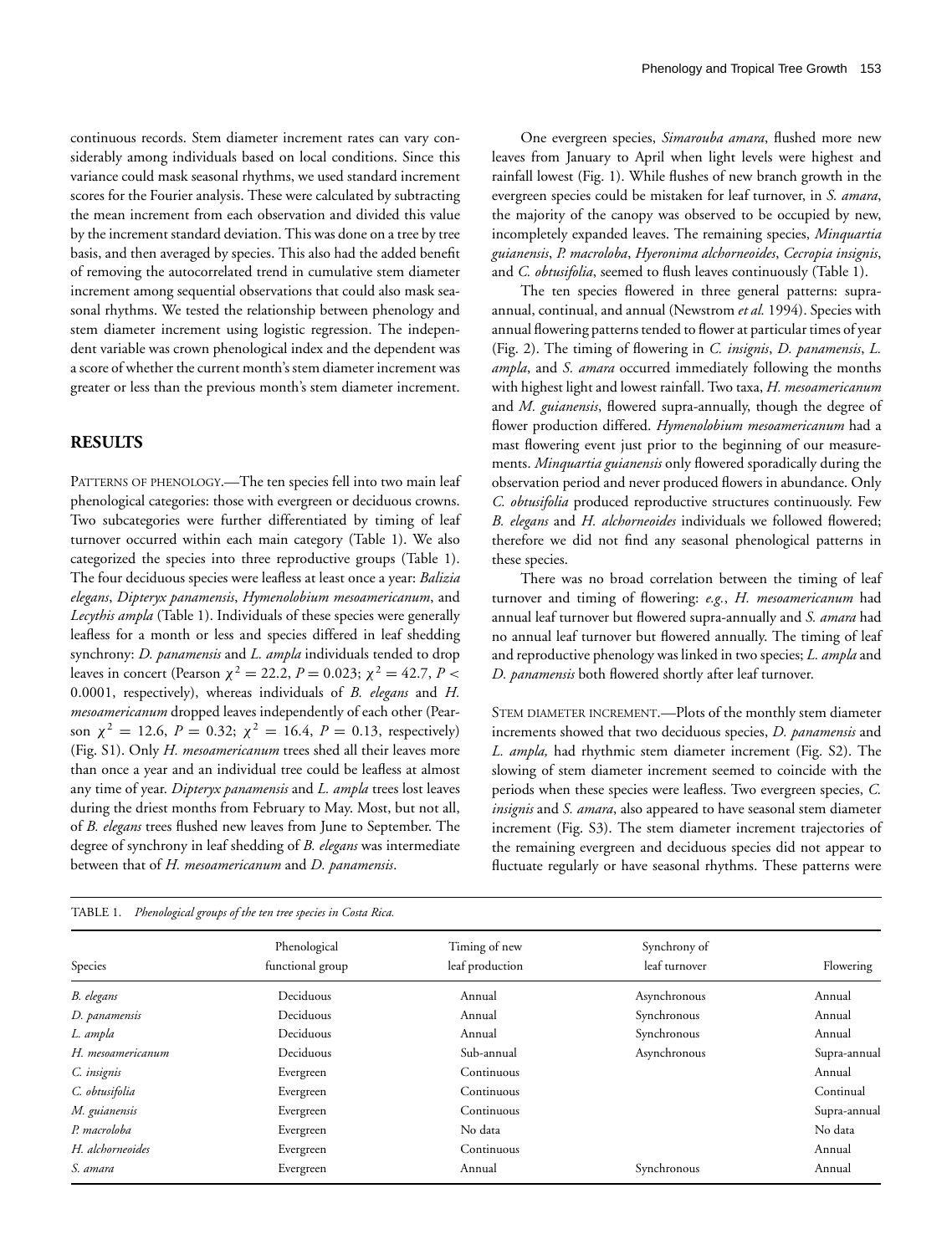



verified by the Fourier analysis results. In the four cases where there was a significant rhythm, stem diameter increment maxima occurred in September and minima in March (*P* < 0.05). A repeated measures ANOVA showed a significant three-way interaction among species, month, and year (Pillai's Trace = 1.71, *P* < 0.001). Mean monthly diameter stem diameter increment rates ranged from 0.21 mm to 0.88 mm. Although yearly mean stem diameter increment varied among some combinations of species, it did not vary within species and was not grouped by any particular phenological traits (Fig. 3).

EFFECTS OF PHENOLOGY ON STEM DIAMETER INCREMENT.—Logistic regression analysis of the effect of leaflessness on stem diameter increment showed that stem diameter increment in months following leaf shedding was significantly slower than in other months in all the deciduous species except *B. elegans* (Table 2). Other lags did not show as strong an effect. Trees without a full canopy of leaves the month before measurement were 2.6 (*H. mesoamericanum*), 4.4 (*L.*

*ampla*), and 9.3 (*D. panamensis*) times more likely to grow less than average than trees with a full crown. *Balizia elegans* trees without leaves were less likely to grow as well as fully leaved trees, but the effect was not significant at  $\alpha = 0.05$ , which was due to the small number of leafless trees during the study period. For evergreen trees, we tested the impact of leaf flushing on stem diameter increment and found no relationship  $(P > 0.05)$ . We applied comparable tests on the relationship between reproductive activity and stem diameter increment. We found no significant effect of reproduction on stem diameter increment for any species (all *P* > 0.05).

#### **DISCUSSION**

Our results indicate that an array of life-history traits was correlated with rhythmic stem increment and/or phenology in several species even in this very wet, nearly aseasonal climate. Even so, seasonal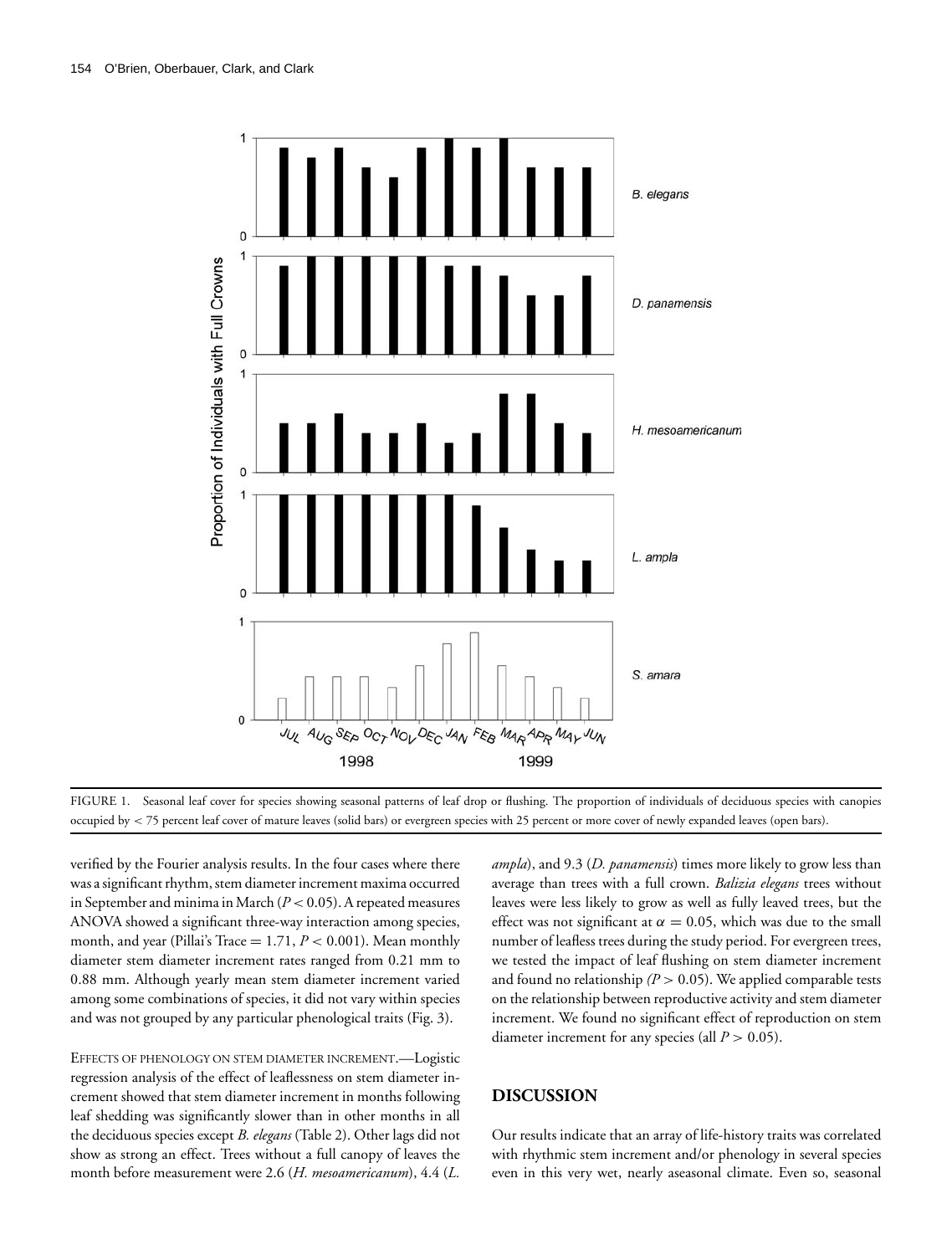

FIGURE 2. Flowering phenology of the study species. The bars represent the proportion of the trees flowering at least 25 percent capacity (inferred from crown size).

pulses in leaf or reproductive phenology did not always result in a detectable effect on stem increment measurements. The most consistent patterns that emerged from our analyses were that periodic deciduousness or a pulse of canopy leaf turnover was the most important predictor of seasonal variation in stem diameter increment. Not surprisingly, any deciduousness, whether synchronous or not, slowed stem increment. More interestingly, the effect was immediately detected upon the subsequent census. This could indicate that stem diameter increment in these species depended on recently fixed carbon unavailable during leafless periods or that stored resources were directed elsewhere such as rebuilding leaf tissue (Latt *et al.* 2001). Hormonal stem diameter increment regulation mediated by leaves could also have been disrupted during the leafless periods.

Another consistent pattern we observed was the lack of correlation between reproductive phenology and stem diameter increment.

The amount of resources directed to reproductive activities might be masked by the size of the resource pool consumed by stem diameter increment or leaf flushing. In some species such as *D. panamensis*, flowering occurred coincident with the peak of new leaf production, so the drain on resources dedicated to the production of nonphotosynthetic organs might be offset by the higher photosynthetic capacity of new leaves. Alternatively, the effect of reproductive activity on stem diameter increment may have been too small to detect by our methods, or in species such as *D. panamensis*, in which flowers and fruit are produced over a long period of time, any effect of reproduction on stem diameter increment would have been spread over several months making detection of the magnitude of the effect difficult. Nevertheless, we did not detect any effect of flowering and fruiting on stem diameter increment in the evergreen and deciduous species where leaf flushing or leaf turnover did not directly coincide with reproduction, indicating that the amount of energy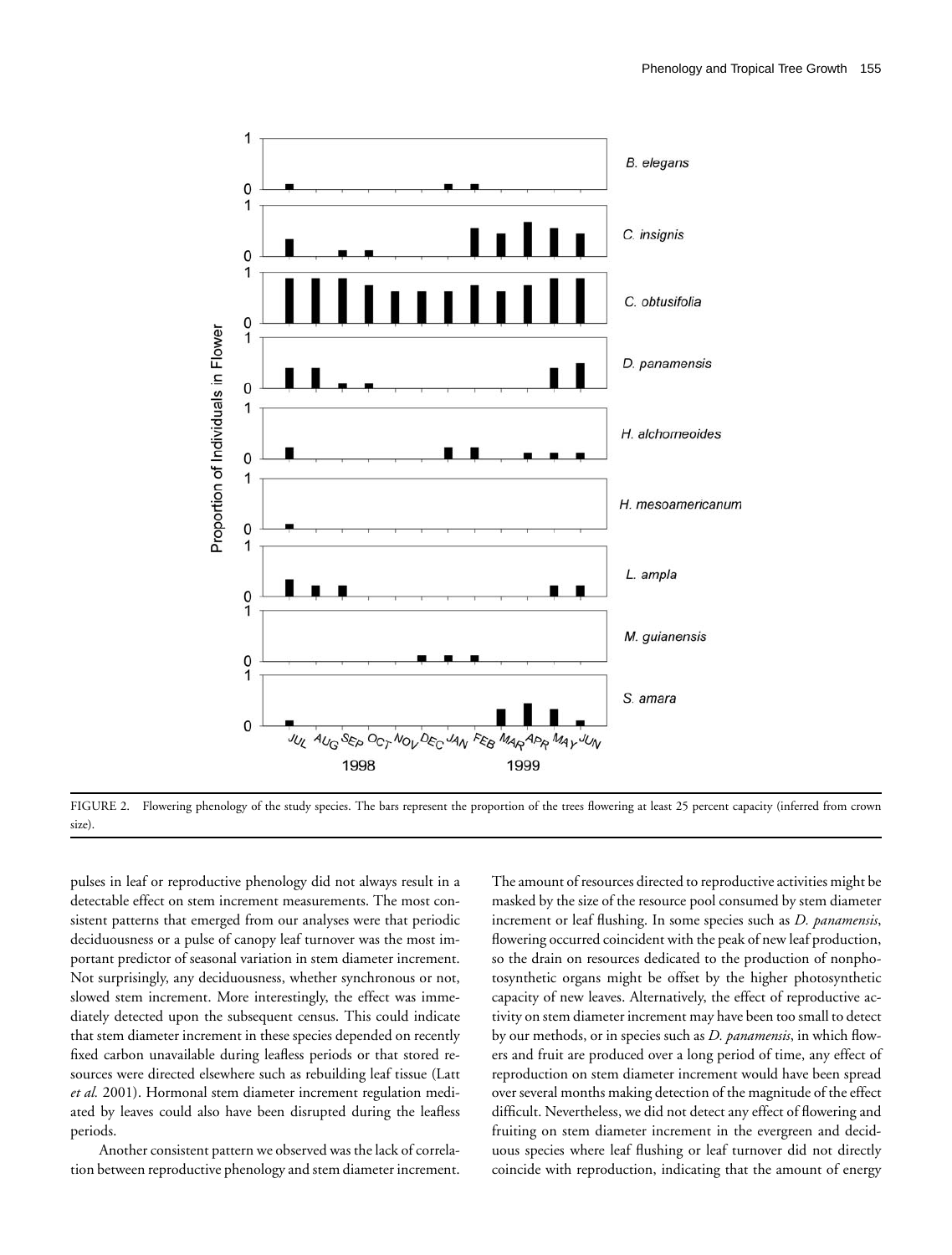

FIGURE 3. Mean growth of the ten species. The solid bars represent growth from August 1997 to July 1998, and the open bars represent growth from August 1998 to July 1999. The vertical lines are 1 SD. There was no difference in growth rates between the 2 yr ( $P > 0.05$ ). Species that did not differ at  $\alpha = 0.05$  are marked by the four lines under the x-axis.

trees diverted to these activities might not have been sufficient to slow stem diameter increment.

Stem diameter increment in several evergreen taxa was nearly continuous, with brief periods of slower increases in stem diameter increment but with no obvious periods of dormancy. In contrast to this study, Hazlett (1987) and Breistsprecher and Bethel (1990) found long periods of dormancy in *H. mesoamericanum,* and *P. macroloba* growing in the same forest. The study period they reported on was not unusually dry or wet compared to our study period. The dormant periods observed by those authors were sufficiently long that we should have been able to detect them in a monthly census. Possibly, the lack of dormancy we observed was likely due to our selection of healthy, unshaded trees in the fastest growing size class. Older trees, trees with shaded canopies, or diseased trees might be expected to show periods of undetectable stem diameter increment or be more sensitive to weather conditions. Fichter *et al.* (2003) found evidence of rhythmic stem diameter increment through tree ring analysis in *P. macroloba*, and *M. guianesis*,

TABLE 2. *Results of logistic regression on crown status and growth for each species. The crown status represented whether or not the crown was fully occupied by leaves (*>*75% cover) the month prior or the month of stem measurement. Positive coefficients indicate that there was a greater chance that a tree with a full crown grew better than average. The exponentiation of the B coefficient represents the log-likelihood ratio.*

| Species                     | В    | SE.  | Wald $df$ $P$ |              |       | Exp(B) |
|-----------------------------|------|------|---------------|--------------|-------|--------|
| Balizia elegans             | 0.85 | 0.48 | 3.20          | $\mathbf{1}$ | 0.074 | 2.35   |
| Lecythis ampla              | 0.97 | 0.39 | 6.20          | 1            | 0.013 | 2.64   |
| Hymenolobium mesoamericanum | 2.23 | 0.35 | 40.9          | 1            | 0.000 | 9.29   |
| Dipteryx panamensis         | 1.47 | 0.40 | 13.4          | 1            | 0.000 | 4.35   |

species in which we failed to observe any predictable stem diameter increment patterns. Their analysis was based on microscopic analysis of wood anatomy and morphology, observed over many decades of stem diameter increment. Since our study was short in duration and occurred during a period of very weak seasonality, subtle stem diameter increment differences might have gone undetected though our results did support their findings for *D. panamensis*, *H. mesoamericanum*, and *S. amara*. Perhaps monthly measurements using Liming style band dendrometers might not be sufficiently precise to capture brief or minute periods of dormancy.

Maximizing the capture of light could be one of the most important factors driving the phenology of rain forest trees (Van Shaik *et al*. 1993, Wright & van Shaik 1994, Saleska *et al*. 2003). *Simarouba amara* flushed new leaves that became fully expanded simultaneously with the highest light period. These young leaves might have higher assimilation rates than older, senescent leaves (Ackerly 1996, Wilson *et al.* 2000, Kitajima *et al*. 2002). The cost of new leaf production immediately prior to the high light period could explain the concurrent dip in stem diameter increment, but the new, efficiently photosynthesizing leaves might explain the subsequent rapid increase in stem diameter increment rates.

Using cost-benefit analysis, Kikuzawa (1991) predicted that evergreen plants are favored under weakly seasonal conditions such as those found at our study site, and deciduousness becomes more common as seasonality becomes more pronounced. Indeed, in the weakly seasonal environment of La Selva, the majority of canopy trees are evergreen, but deciduous species are not uncommon, especially in emergent taxa. These species had stem diameter increment rates equivalent to or greater than evergreen taxa (Fig. 3). If maximizing light capture is so important, why then would deciduous species persist in this weakly seasonal environment, and turnover leaves during the period of highest light levels? Old leaves are shed immediately after the period of highest irradiance in the deciduous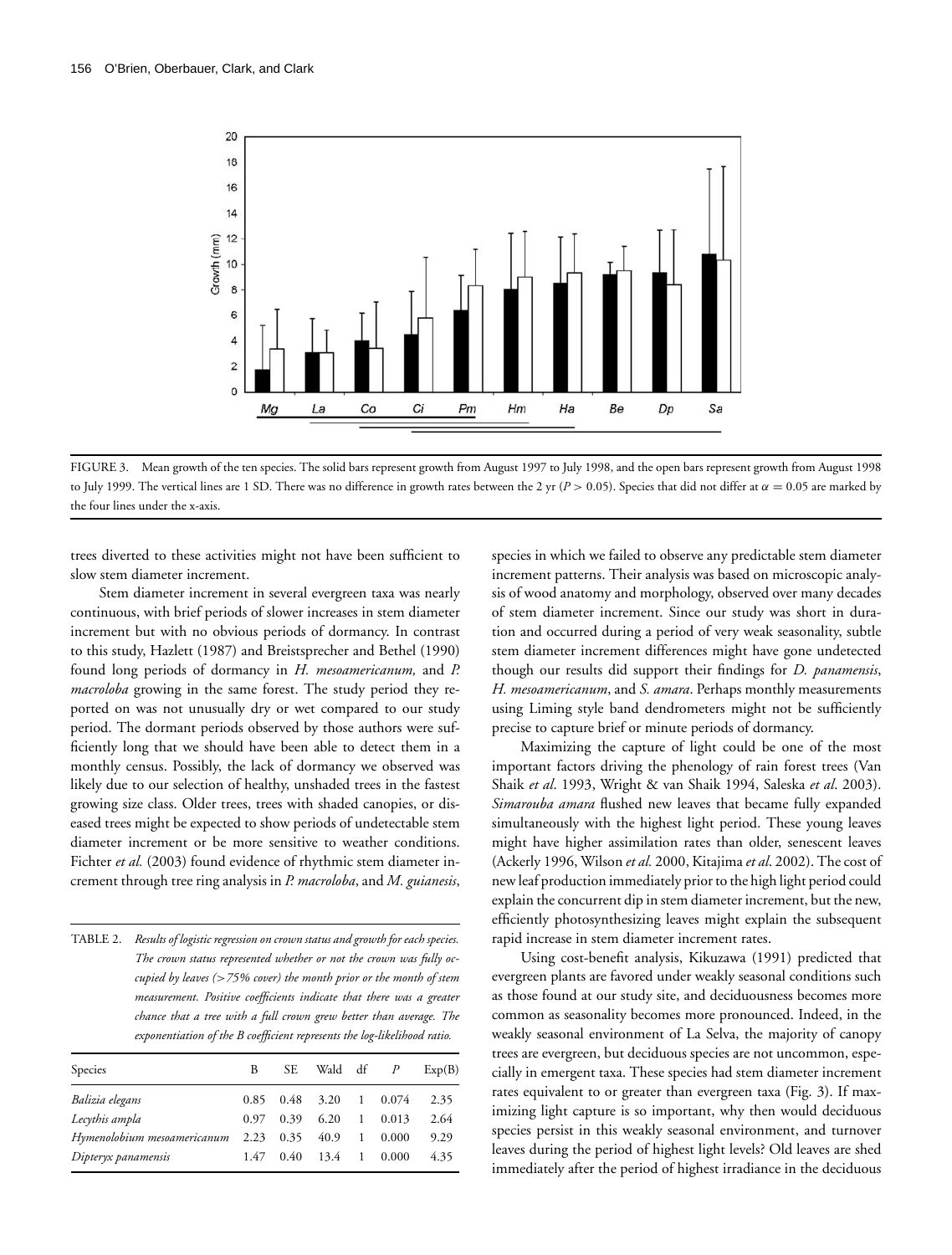taxa *D. panamensis* and *L. ampla*. If maximizing light capture were driving phenology in these taxa, leaflessness during the annual period of lower light would minimize the impact of reduced photosynthesis by a leafless or partially leafless canopy. This would also maximize the amount of time for leaf expansion and chloroplast development prior to high light conditions, but also would expose the leaves to herbivores, physical damage, or pathogens for a longer period prior to months with higher light. More likely, leaflessness in these and other taxa with similar leaf phenology could be a mechanism for drought avoidance (Fetcher *et al.* 1994). The pattern of stem increment response seen in the evergreen *C. insignis* could be evidence of a high sensitivity to water stress in this species as the smallest increments were always coincident with the driest months. Light limitation would not explain this pattern since the driest portion of the year at La Selva coincides with the period of maximum irradiance. The results of Pereira da Silva *et al*. (2002) showed that tree stem diameter increment tracked rainfall in an Amazonian forest, but whether this was an impact of water stress of light cannot be determined. Nonetheless, if trees do not have access to permanent water supplies, avoiding water stress might explain leaflessness whether or not drought itself was the cue. Leaf shedding in *D. panamensis* and *L. ampla* was coincident with the period when drought stress would be most acute and would offer a mechanism to escape moisture stress. Emergent species such as these would be especially susceptible to drought stress, since their canopies are tightly coupled with the atmosphere (O'Brien *et al.* 2004). The tight coupling makes these species particularly sensitive to catastrophic xylem failure that might occur during the drier months (Tyree & Sperry 1988). Whether driven by exogenous or endogenous cues, an increase in leaf turnover during the drier season is likely a general response; leaf litterfall at La Selva peaks during the highest light period (D.A. Clark, unpubl. data).

Although maximizing light capture and/or avoiding drought have been identified as driving phenology in the tropics, leaf construction costs, photosynthetic capacity, and the relationship between photosynthetic efficiency and leaf age also can affect phenological patterns (Kikuzawa 1995, Ackerly 1996). Asynchronous leaf turnover, as seen in *B. elegans* and *H. mesoamericanum*, might be a mechanism to avoid herbivory by minimizing the amount of palatable leaves of a species present in the forest at any one time (Janzen 1975, Van Shaik *et al*. 1993). In addition, seasonal leaf drop could be a result of phylogenetic inertia in some of the deciduous species, such as species in the genera *Dipteryx* and *Lecythis,* whose center of diversity occurs in the central and northern Amazon, where the climate is more seasonal. This is unlikely in the case of *Lecythis*, since there are some evergreen species that co-occur with deciduous species in the Amazon, suggesting the evolution of different strategies. Information on the phenology of all the *Dipteryx* species is incomplete so the plasticity of leaf turnover in this genus cannot be assessed.

We could not identify a single trigger driving the seasonal rhythms in phenology and stem increment observed at La Selva, a pattern that has been seen elsewhere in the tropics (Wright & Cornejo 1990). Whether the species were responding to rainfall, light levels, or some combination of these or other parameters, at least a portion of the species were likely reacting to some exogenous cues. One of the common predictions of general circulation models is a change in the degree and patterns of seasonality in the tropics; the climate of Central America and elsewhere is predicted to have greater seasonal variability in soil moisture, driven by changes in rainfall patterns (Hulme & Viner 1998). The degree of plasticity in tropical tree phenological response to changing climatic cues is unknown, but is high in temperate species (Chuine *et al.* 2000). While phenological plasticity could also be high in the tropics, large climatic changes could still affect the relative competitive ability of species with different phenological strategies. Alteration in the pattern of seasonal irradiance could cause a shift in forest composition as the relative competitive ability of deciduous and evergreen species shifted. If plasticity of tropical tree phenology were low, the effects of any changes in climatic seasonality on tropical forests would be magnified. If rainfall and irradiance become more seasonal, deciduous species might become more abundant.

Investigations of tree stem diameter increment, carbon cycling, and climate change in wet tropical forests must consider the interaction of climate and phenology on tree and forest carbon dynamics. In this study, both seasonally and nonseasonally deciduous species grew less after leaf flush. An investigation of the correlation between climate and stem diameter increment would be hidden by slowed stem diameter increment driven by responses to leaf phenology, not by a direct effect of climate during these periods of leaflessness. Depending on the proportion of deciduous taxa in a forest, the relationship between whole forest carbon uptake and climate could become partially decoupled especially if species were responding to only one or few environmental cues. This effect would be magnified if increased seasonality occurs and deciduous taxa became more dominant in areas currently occupied by evergreen tropical forests.

#### **ACKNOWLEDGMENTS**

This paper represents contribution number 125 to the program in tropical biology at Florida International University. The US National Science Foundation (DEB-9629245), the US Department of Energy (IBN-9652699), and Florida International University funded this research. The sampled trees were from the TREES Project, funded by the U.S. National Science Foundation LTREB program (DEB-0129038). D. Villegas, G. Camacho, and E. Abram provided critical assistance in the field. We would like to thank J. Hurtado for translating the abstract. We thank the Organization for Tropical Studies for logistical support.

#### **SUPPLEMENTARY MATERIAL**

The following supplementary material for this article is available online at: www.blackwell-synergy.com/loi/btp

Table S1. *Species from the La Selva old-growth forest included in this study.*

Figure S1. Plots of leaf phenology of the deciduous species. Individual lines within each plot are observations from each of eight trees.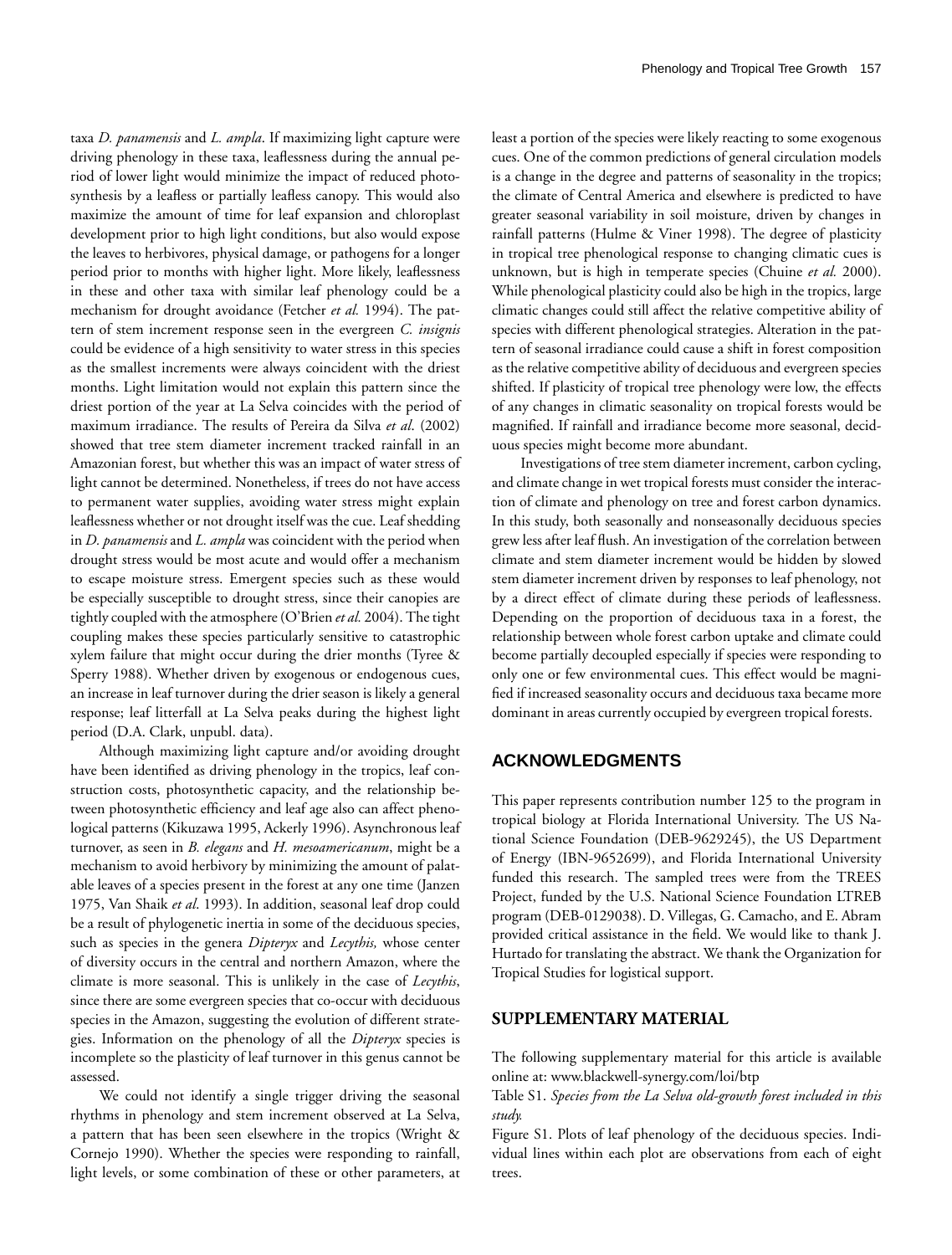Figure S2. Standard scores of monthly growth increment of deciduous species. The bars represent SE.

Figure S3. Standard scores of monthly growth increment of evergreen species. The bars represent SE.

### **LITERATURE CITED**

- ACKERLY, D. D. 1996. Canopy structure and dynamics: integration of growth processes in tropical pioneer trees. *In* S. S. Mulkey, R. L. Chazdon, and A. P. Smith (Eds.). Tropical forest plant ecophysiology, pp. 619– 658.Chapman & Hall, London, UK.
- ASHTON, P., T. J. GIVNISH, AND S. APPANAH. 1988. Staggered flowering in the Dipterocarpaceae: New insights into floral induction and the evolution of mast fruiting in the aseasonal tropics. Am. Nat. 132: 44–66.
- BORCHERT, R. 1983. Phenology and control of flowering in tropical trees. Biotropica 15: 81–89.
- BORCHERT, R. 1992. Computer simulation of tree growth periodicity and climatic hydroperiodicity in tropical forests. Biotropica 24: 385–395.
- BORCHERT, R. 1998. Responses of tropical trees to rainfall seasonality and its long-term changes. Climatic Change 39: 381–393.
- BORCHERT, R., AND G. RIVERA. 2001. Photoperiodic control of seasonal development and dormancy in tropical stem-succulent trees. Tree Physiol. 21: 213–221.
- BORCHERT, R., S. S. RENNER, Z. CALLE, D. NAVARRETE, A. TYE, L. GAUTIER, R. SPICHIGER, AND P. VON HILDEBRAND. 2005. Photoperiodic induction of synchronous flowering near the Equator. Nature 433: 627–629.
- BREITSPRECHER, A., AND J. S. BETHEL. 1990. Stem-growth periodicity of trees in a tropical wet forest of Costa Rica. Ecology 71: 1156–1164.
- BULLOCK, S. H. 1997. Effects of seasonal rainfall on radial growth in two tropical tree species. Int. J. Biometeorol. 41: 13–16.
- CHUINE, I., J. BELMONTE, AND A. MIGNOT. 2000. A modelling analysis of the genetic variation of phenology between tree populations. J. Ecol. 88: 561–570.
- CLARK, D. A., AND D. B. CLARK. 1992. Life history diversity of canopy and emergent trees in a Neotropical rain forest. Ecol. Monogr. 62: 315–344.
- CLARK, D. A., AND D. B. CLARK. 1999. Assessing the growth of tropical rain forest trees: Issues for forest modeling and management. Ecol. Appl. 9: 981–997.
- CORLETT, R. T., AND J. V. LAFRANKIE, JR. 1998. Potential impacts of climate change on tropical Asian forests through an influence on phenology. Climatic Change 39: 439–453.
- FETCHER, N. S., S. F. OBERBAUER, AND R. L. CHAZDON. 1994. Physiological ecology of trees, shrubs, and herbs at La Selva. *In* L. A. McDade, K. S. Bawa, H. A. Hespenheide, and G. S. Hartshorn (Eds.). La Selva: Ecology and natural history of a Neotropical rain forest, pp. 128–141. University of Chicago Press, Chicago, Illinois.
- FICHTLER, E., D. A. CLARK, AND M. WORBES. 2003. Age and long-term growth of trees in an old-growth tropical rain forest, based on analyses of tree rings and 14C. Biotropica 35: 306–317.
- FORSYTHE, W. C., E. J. RYKIEL JR., R. S. STAHL, H. WU, AND R. M. SCHOOLFIELD. 1995. A model comparison for daylength as a function of latitude and day of year. Ecol. Model. 80: 87–95.
- FRANKIE, G. W., H. G. BAKER, AND P. A. OPLER. 1974. Comparative phenological studies of trees in tropical wet and dry forests in the lowlands of Costa Rica. J. Ecol. 62: 881–919.
- GRAHAM, E. A., S. S. MULKEY, K. KITAJIMA, N. G. PHILLIPS, AND S. J. WRIGHT. 2003. Cloud cover limits net  $CO<sub>2</sub>$  uptake and growth of a rain forest tree during tropical rainy seasons. Proc. Natl. Acad. Sci. USA 100: 572–576.
- HAZLETT, D. L. 1987. Seasonal cambial activity for *Pentaclethra*, *Goethalsia*, and *Carapa* trees in a Costa Rican lowland forest. Biotropica 19: 357–360.
- HULME, M., AND D. VINER. 1998. A climate change scenario for the tropics. Climatic Change 39: 145–176.
- JANZEN, D. H. 1975. Ecology of plants in the tropics. The Institute of Biology's Studies in Biology, no. 58. Edward Arnold, London, UK.
- KEELAND, B. D., AND R. R. SHARITZ. 1993. Accuracy of tree growth measurements using dendrometers bands. Can. J. For. Res. 23: 2454– 2457.
- KIKUZAWA, K. 1991. A cost-benefit analysis of leaf habit and leaf longevity of trees and their geographic pattern. Am. Nat. 138: 1250–1263.
- KIKUZAWA, K. 1995. Leaf phenology as an optimal strategy for carbon gain in plants. Can. J. Bot. 73: 158–163.
- KIMURA, K.,T. YUMOTO, AND K. KIKUZAWA. 2001. Fruiting phenology of fleshy-fruited plants and seasonal dynamics of frugivorous birds in four vegetation zones on Mt. Kinabalu, Borneo. j. Trop. Ecol. 17: 833–858.
- KING, D. A. 1996. Allometry and life histories of tropical tress. J. Trop. Ecol. 12: 25–44.
- KITAJIMA, K., S. S. MULKEY, M. SAMANIEGO, AND S. J. WRIGHT. 2002. Decline of photosynthetic capacity with leaf age and position in two tropical pioneer tree species. Am. J. Bot. 89: 1925–1932.
- LATT, C. R., P. K. R. NAIR, AND B. T. KANG. 2001. Reserve carbohydrate levels in the boles and structural roots of five multipurpose tree species in a seasonally dry tropical climate. For. Ecol. Manage. 146: 145– 158.
- LAURANCE, W. F., J. M. RANKIN-DE MERONA, A. ANDRADE, S. G. LAURANCE, S. D' ANGELO, T. E. LOVEJOY, AND H. L. VASCONCELOS.2003. Rainforest fragmentation and the phenology of Amazonian tree communities. J. Trop. Ecol. 19: 343–347.
- LEIGH, E. G., JR. 1999. Tropical forest ecology: A view from Barro Colorado Island. Oxford University Press, New York, New York.
- LIMING, F. G. 1957. Homemade dendrometers. J. For. 55: 575–577.
- MEDINA, E. 1983. Adaptations of tropical trees to moisture stress. *In* F. B. Golley (Ed.). Tropical rain forest ecosystems: Structure and function, pp. 225–237. Elsevier, Amsterdam, The Netherlands.
- MCDADE, L. A., K. S. BAWA, H. A. HESPENHEIDE, AND G. S. HARTSHORN. 1994. La Selva: Ecology and natural history of a Neotropical rain forest. University of Chicago Press, Chicago, Illinois.
- NEWSTROM, L. E., G. W. FRANKIE, AND H. G. BAKER. 1994. A new classification for plant phenology based on flowering patterns in lowland tropical rain forest trees at La Selva, Costa Rica. Biotropica 26: 141–159.
- O'BRIEN, J. J., S. F. OBERBAUER, D. B. CLARK, AND D. A. CLARK. 2004. Whole tree xylem sap flow responses to multiple environmental variables in a wet tropical forest. Plant Cell Environ. 27: 551–567.
- PEREIRA DA SILVA, R., J. DOS SANTOS, E. S. TRIBUZY, J. Q. CHAMBERS, S. NAKAMURA, AND N. HIGUCHI. 2002. Diameter increment and growth patterns for individual tree growing in Central Amazon, Brazil. For. Ecol. Manage. 166: 295–301.
- REICH, P. B. 1995. Phenology of tropical forests: Patterns, causes and consequences. Can. J. Bot. 73: 164–174.
- SALESKA, S. R., S. D. MILLER, D. M. MATROSS, M. L. GOULDEN, S. C. WOFSY, H. R. DA ROCHA, P. B. DE CAMARGO, P. CRILL, B. C. DAUBE, H. C. DE FREITAS, L. HUTYRA, M. KELLER, V. KIRCHHOFF, M. MENTON, J. W. MUNGER, E. H. PYLE, A. H. RICE, AND H. SILVA. 2003. Carbon in Amazon forests: Unexpected seasonal fluxes and disturbance-induced losses. Science 302: 1154–1557.
- SCHÖNGART, J. M., T. F. PIEDADE, S. LUDWIGSHAUSEN, V. HORNA, AND M. WORBES. 2002. Phenology and stem-growth periodicity of tree species in Amazonian floodplain forests. J. Trop. Ecol. 18: 581–597.
- SYKES, J. M., A. D. HORRILL, AND M. D. MOUNTFORD. 1983. Use of visual cover estimates as quantitative estimators of some British woodland taxa. J. Ecol. 71: 437–450.
- TYREE, M. T., AND J. S. SPERRY. 1988. Do woody plants operate near the point of catastrophic xylem dysfunction caused by dynamic water stress? Plant Physiol. 88: 574–580.
- VAN SHAIK, C. P., J.W. TERBORG, AND S. J.WRIGHT. 1993. Phenology of tropical forests: Adaptive significance and consequences for primary consumers. Annu. Rev. Ecol. Syst. 24: 353–377.
- WALTER, H. 1985. Vegetation of the earth and ecological systems of the geobiosphere. 3rd edition. Springer-Verlag, New York, New York.
- WILSON, K. B., D. D. BALDOCCHI, AND P. J. HANSON. 2000. Quantifying stomatal and non-stomatal limitations to carbon assimilation resulting